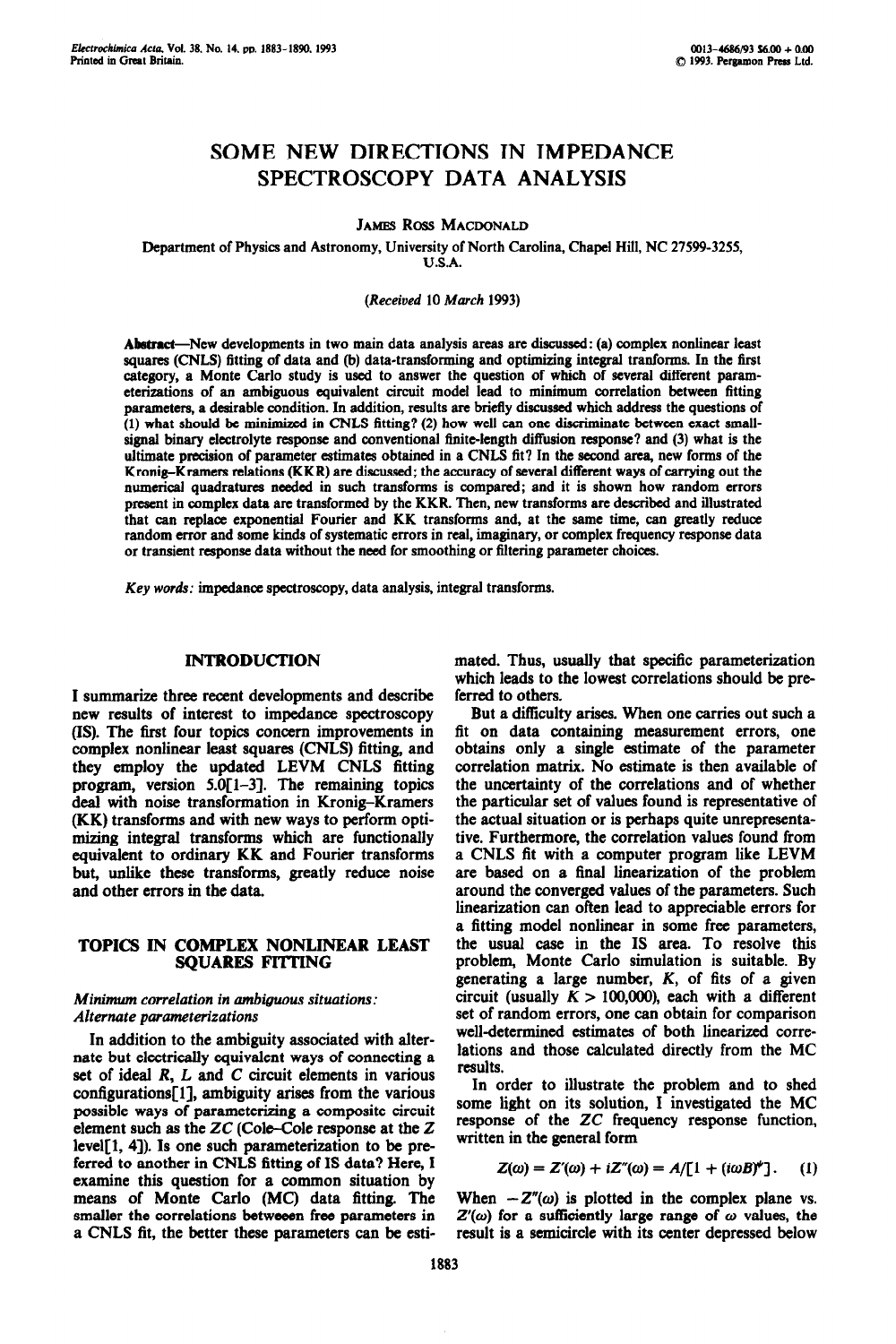the Z' real axis if  $\psi$  < 1. To begin with, the quantities  $A \equiv R$ , a resistance, and  $B \equiv \tau$ , a relaxation time, were set to unity;  $\psi$  was fixed at 0.5; and  $N = 49$  exact data points were calculated for the range  $0.001 \le \omega \le 1000$ , with eight points per decade distributed uniformly in  $log(\omega)$ . These exact values were then used in the MC generation of data with proportional errors[2].

In all the MC simulations reported here, Gaussian errors with zero mean and the same standard deviation were used in generating data with either additive or proportional random errors. Let  $N(0, \sigma, I)$  =  $\sigma$ , N(0, 1) represent an independent random sample drawn from a normal distribution with zero mean and a homoscedastic standard deviation (SD) of  $\sigma_r$ . Here  $I_i$ , an element of the unit vector, is unity for all  $1, 2, \ldots, N$  values of  $j$ . It will be convenient in some of the following discussion to replace  $Z(\omega)$  by  $F(\omega) = F'(\omega) + iF''(\omega)$  in order to indicate that the methods apply not just to impedances and admittances, but to any real and imaginary functions of frequency. Now we can construct "experimental"  $MC F'$  data with errors by means of the relation

$$
F'_{\mathfrak{m}}(\omega_j) = F'_{\mathfrak{ex}}(\omega_j)[1 + \beta \sigma_r N(0, I_j)]
$$
  
+  $(1 - \beta)\sigma_r N(0, I_j)$ , (2)

where  $F'_{ex}$  is the error-free part of  $F'_{m}$ , and  $\beta = 1$  for proportional random errors and  $\beta = 0$  for additive ones. A similar expression with different or the same  $N(0, I_j)$  values may be written for  $F''_{m}(\omega_j)$ . It follows that if the asymptotic SD of  $F'_m$  is defined as S, the corresponding relative standard deviation (RSD), sometimes called the coefficient of variation,  $S/\langle F_{\rm m}'\rangle$ , which is equal to  $S/F'_{ex}$  if bias is absent, is just  $\sigma_r$  for  $\beta = 1$ . The choice of  $\sigma_r = 0.02$ , for example, leads to random proportional errors with a SD of 0.02, which is not the same as a fixed 2% error for all values of  $F'_{m}$ . In these MC calculations, not only are random errors different for each of the  $N$  values of  $j$ , but they are also different for each of the K replications.

Table 1 detines the seven different parameterixations of *A* and B which were investigated. Here, the choices made for  $A$  and  $B$  are shown; the corresponding choices are given for the free parameters  $\theta_1$  and  $\theta_2$ ; and the no-error values of these parameters for the data used are listed in the last two columns. The conventional angle  $\chi$  is given by  $(\pi/2)\psi$ , and the parameter  $\psi$  was taken either free to vary during the CNLS fitting or was fixed at 0.5. Note that  $\tau/C$  has the dimensions of a resistance,

and (since *R* is here the DC value of  $Z'$ )  $R_0$  is the diameter of the corresponding  $\psi = 1$  semicircle, appropriate for an undistributed situation. When  $\psi$  < 1 and thus  $R = R_0 \sin(\chi) < R_0$ , one is concerned with a distribution of values of some material property, and (under some conditions) one might prefer to estimate directly from the data, as in parameterizations three and four, the possibly more basic quantity *R,* rather than *R.* 

Table 2 shows the results of an extensive MC simulation using LEVM with the usual FPWT weighting[2] for fitting. Values not shown could not be statistically distinguished from zero and had relative standard deviations much greater than unity. Results shown are essentially independent of  $\sigma_r$ , and no relative standard deviations are listed for the linearized estimates because they were all unrealistically small, usually less than  $10^{-4}$ . Nevertheless, we see that there is very little agreement between the linearized MC estimates and the accurate MC ones for the first four parameterixations. For these we see that with  $\psi$  fixed at 0.5 the two free parameters are uncorrelated for all four choices. But when  $\psi$  is also free, high correlation between *R* or  $R_0$  and  $\psi$  is **evident. In view of the uncertainties of these correlations, there is no strong basis to choose one of these parameterixations over another.** 

**The matter is quite different for parameterixations 5, 6 and 7. Here there is substantial agreement between the first linearized correlation value and the corresponding direct estimate. Furthermore, since**  these high correlations do not involve  $\psi$ , they persist **when it is fixed at 0.5. It thus appears that any of the**  first four parameterizations is preferable to any of **the last three. Furthermore, because of the high value of the MC correlation estimates that is found**  when  $\psi$  is not fixed, it seems sensible in individual experimental situations to carry out a fit first with  $\psi$ **free, then fix it at its estimated value and do another final fitting. Finally, these results should teach one to view linearized correlation values with several grains of salt** !

#### Miscellaneous IS data-fitting topics

Although nearly all **CNLS fitting minimizes the vector composed of squared, weighted, real and imaginary residuals[l, 21, there has been a small amount**  of work using a more complicated approach<sup>[5,6]</sup> where a  $N \times 2$  rectangular matrix, G, is formed **whose left column involves the unweighted real** 

| No. | n                               |                             | Free parameter choices |    | Exact parameter values |        |
|-----|---------------------------------|-----------------------------|------------------------|----|------------------------|--------|
|     |                                 |                             |                        | θ, |                        |        |
|     |                                 |                             |                        |    |                        |        |
|     |                                 | RC                          |                        |    |                        |        |
|     | $R_0 \sin(\chi)$                | $R_0C_0$                    | Λ0                     | ັັ |                        | 7. / م |
|     | $R_0 \sin(\chi)$                | $[\tilde{R}_0 \sin(\chi)]C$ | R <sub>o</sub>         |    |                        |        |
|     | t/C                             |                             |                        |    |                        |        |
| 6   | $[\tau \sin(\chi)]/C_0$         |                             |                        |    | $1/\surd 2$            |        |
|     | $[\tau_0 \sin(\chi)]/\tilde{C}$ | $\tau_0 \sin(\chi)$         |                        | τρ |                        |        |

**Table 1. ZC narameterixation choices** 

Here,  $\chi \equiv (\pi/2)\psi$ , and  $Z(\omega) = A/[1 + (i\omega B)^{\psi}]$ .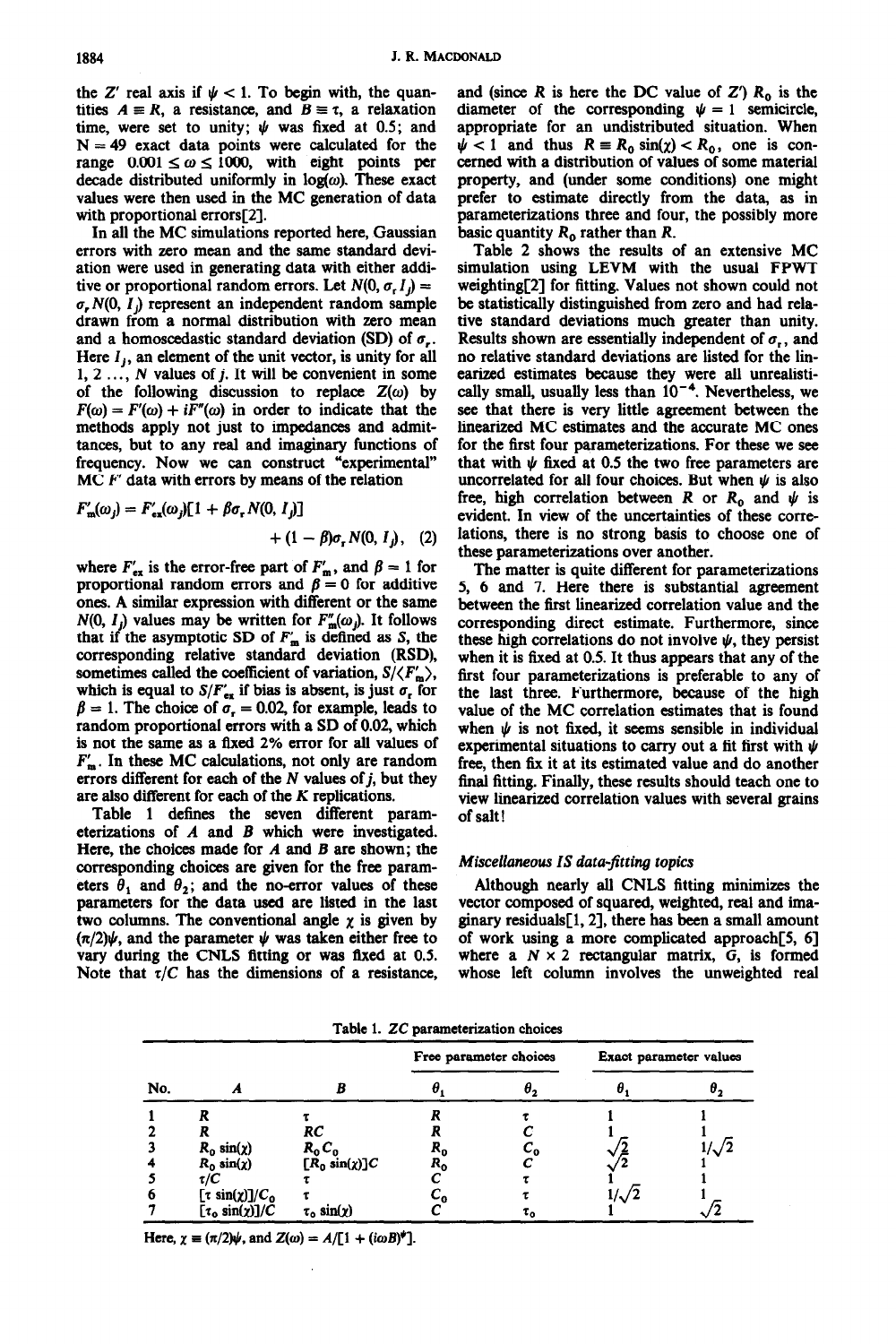Table 2. Linearized and accurate Monte Carlo correlation estimates for seven different parameterixations of ZC response

| No.          | <b>Parameters</b>             | Linear    | $\psi$ free<br>МC | Linear | $\psi = 0.5$<br>МC |
|--------------|-------------------------------|-----------|-------------------|--------|--------------------|
| $\mathbf{1}$ | $R-\tau$                      | 0.2223    |                   | 0.3938 |                    |
|              | $R-\psi$                      | 0.3480    | 0.919 0.005       |        |                    |
|              | τ-ψ                           | $-0.3536$ |                   |        |                    |
| $\mathbf{2}$ | $R-C$                         | $-0.1259$ |                   | 0.0099 |                    |
|              | $R-\psi$                      | 0.3480    | 0.919 0.005       |        |                    |
|              | $c$ -v                        | $-0.4823$ |                   |        |                    |
| 3            | $R_0 - C_0$                   | 0.1095    |                   | 0.0511 |                    |
|              | $R_0-\psi$                    | $-0.1946$ | 0.80   0.16       |        |                    |
|              | $c_{\text{o}}\rightarrow\psi$ | $-0.3185$ |                   |        |                    |
| 4            | $R_0$ -C                      | 0.1378    |                   | 0.0511 |                    |
|              | $R_0-\psi$                    | $-0.1946$ | 0.80   0.16       |        |                    |
|              | $C-\psi$                      | $-0.4823$ |                   |        |                    |
| 5            | $C-\tau$                      | 0.9392    | $0.968$   0.033   | 0.9381 | 0.9510.060         |
|              | $C\neg\psi$                   | $-0.4823$ |                   |        |                    |
|              | $\tau\neg\psi$                | $-0.3536$ |                   |        |                    |
| 6            | $C_0$ - $\tau$                | 0.9444    | 0.984   0.013     | 0.9381 | 0.9510.056         |
|              | $C_0 \rightarrow \psi$        | $-0.3185$ |                   |        |                    |
|              | $\tau\neg\psi$                | $-0.3536$ |                   |        |                    |
| 7            | $C-\tau_0$                    | 0.9528    | 0.977   0.024     | 0.9381 | 0.95 0.060         |
|              | $c$ -v                        | $-0.4823$ |                   |        |                    |
|              | $\tau_0$ - $\psi$             | $-0.4988$ |                   |        |                    |

Here  $C/D$  denotes a correlation C and its relative standard duration, D.

residuals and whose right column involves the unweighted imaginary residuals. Then the  $2 \times 2$ determinant  $|G, G|$  is minimized, where  $G<sub>t</sub>$  is the transpose of G. Unweighted data fitting results using this multi-response approach have been compared with ordinary CNLS fitting results obtained using LEVM, and completely negligible differences were found[7]. It still remains, however, to compare the utility of the two methods for data which require strong weighting.

The exact small-signal response of a binary electrolyte, one where both positive and negative charges are mobile, cannot be expressed very accurately in terms of an equivalent circuit made up of resistances, capacitances, and any of the ordinary distributed circuit elements[4] used in IS analysis[8, 91. But the full expression for such response has been incorporated in LEVM and so can be used to fit data obtained from such a system. In a recent paper, many of its possible response shapes are illustrated by means of impedance and admittance plane plots[lO]. Under some circumstances, it is found that a shape nearly identical to that for finite-length-Warburg diffusion (or that of Davidson-Cole response[4]) can occur. The degree to which these responses can be discriminated for data without and with random noise is investigated in detail, and it is found that when the noise does not much exceed that usually found experimentally. LEVM allows one to properly identify binary response and discriminate it from the other possibilities.

Finally, a Monte Carlo study of the precision of equivalent-circuit parameter estimates has been carried out using LEVM for several typical IS responses[3]. Not only do these results illustrate the tremendous discrimination possible with CNLS fitting, but they also result in universal curves which can be used to predict the minimum parameter standard deviations possible for a variety of situations of current interest.

## NEW DEVELOPMENTS IN INTEGRAL-TRANSFORM ANALYSIS OF DISCRETE DATA

## *Integration errors and random* **error** *transformation in Kronig-Kramers transforms*

*Introduction and definitions. The* Kronig-Kramers (KK) dispersion relations (KKR) are important coupled intergal transforms connecting the real and imaginary parts of a complex function of frequency,  $F(\omega) = F' + iF''$ , such as an immittance. The conditions which are usually stated $[11-15]$  for the KKR to apply are: causality (ie no response before its stimulus is applied), linearity, stability *(ie* timeinvariant physical properties), and the real and imaginary parts of  $F(\omega)$  must be finite at  $\omega = 0$  and  $\omega = \infty$  and must be continuous and single-valued functions of  $\omega$  otherwise. Stability and the finiteness of the function at its extremes imply that the properties of the system must lead to passive rather than active response, but property variation slow compared to the measurement time still allows the KKR to apply accurately enough for experimental purposes. The KKR have proved useful for testing the mutal consistency of measured values of  $F'(\omega)$  and  $F''(\omega)$ , for obtaining the other function when only one can be measured, and for examining the stability of corroding electrochemical systems, where property variation usually occurs<sup>[11-14, 16]</sup>. The linearity condition, which here requires that measured immittance values be independent of the amplitude of the applied voltage, is actually often unnecessary[17, 18].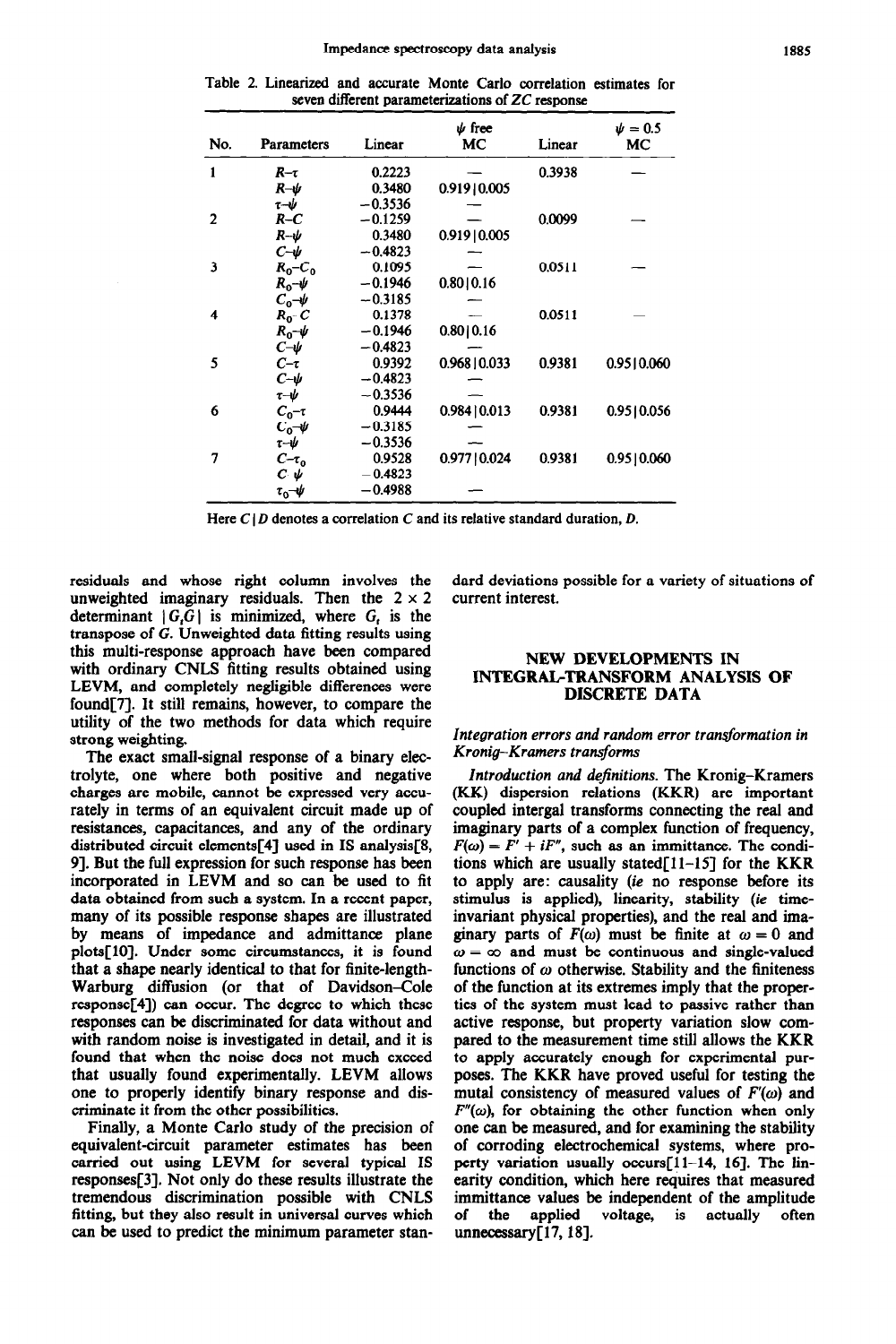The KKR connecting  $F'(\omega)$  and  $F''(\omega)$  functions which satisfy the above conditions of analyticity, causality, and stability are

$$
F'(W) - F'_n = -\left(\frac{2}{\pi}\right)W^{1-n}
$$

$$
\times \int_0^\infty \frac{[X^n F''(X) - W^n F''(W)] \,dX}{X^2 - W^2} \qquad (3)
$$

and

$$
F''(W) = \left(\frac{2}{\pi}\right)W \int_0^\infty \frac{[F'(X) - F'(W)] \, \mathrm{d}X}{X^2 - W^2}, \qquad (4)
$$

where  $W \equiv \omega \tau_0$  and the value of  $\tau_0$  is arbitrary. When  $n = -1$ , we take  $F'_n \equiv F'(0)$  and set  $F'_n \equiv$  $F'(\infty)$  if  $n = 1$ , the only choice considered here. For discrete data, these integrals must be evaluated by numerical quadrature (see Appendix).

When an analytic expression for  $F(\omega)$  is known but the integrals of equations (3) and (4) cannot be carried out in closed form, intrinsically or because of the presence of noise, again numerical quadrature is required, and one can readily derive the following expressions for the KKR useful in these situations[18],

$$
F'(W) - F'_n = \left(\frac{2}{\pi}\right) W^{-n}
$$
  
 
$$
\times \int_0^1 \frac{\left[ (WY)^n F''(WY) - (W/Y)^n F''(W/Y) \right] dY}{1 - Y^2} \quad (5)
$$

$$
F''(W) = -\left(\frac{2}{\pi}\right) \int_0^1 \frac{[F'(WY) - F'(W/Y)] dY}{1 - Y^2} .
$$
 (6)

Although there are no poles present in the above forms of the KKR, the limits as  $X \to W$  and  $Y \to 1$ require careful evaluation. For  $n = 1$ , it is actually the two parts  $\{F'(W) - F'(\infty)\}$  and  $F''(W)$  which are related by the KKR since the KK transformation of a constant yields zero[19, p. 422].

Dovgii *et* aI.[20] have described three error sources in the application of the KKR: (a) the error in the measurement of  $F'(\omega)$  or  $F''(\omega)$ ; (b) error arising from the limited frequency range of the measurements; and (c) inaccuracies in the numerical integration required in the transformation. There have been several studies [ZO] dealing with extrapolation methods used to apply the KKR outside the available range of the measurements and thus to minimise errors of type (b) above; an interesting recent one is that of Esteban and Orazem for low-frequency extrapolation[15]. Although extrapolation of experimental data will usually introduce some error in the transformed results, it can be made small either by extending the measurements to encompass a sufficiently wide frequency range so that contributions from the omitted regions are negligible or by the use of appropriate extrapolation formulas. In the present work we shall either use no extrapolation or accurate noise-free extrapolation contributions.

*Numerical integration errors.* Because noise does not satisfy the KKR, we shall initially consider data

with negligible noise and investigate errors of type (c). Here, I shall first briefly compare integration errors associated with the differing quadrature schemes described in the appendix, then, using MC simulation, explore some of the transformation properties of random errors present in experimental data, type (a) errors.

Although source (c) can be reduced below the range of importance by using sufficient points, N, in an appropriate quadrature formula, the number of points present in experimental data is usually limited, and it may be impractical to increase it greatly. Alternatively, when the number of available data points is small and limited, increased numerical quadrature accuracy can often be achieved by fitting the data with cubic splines and calculating as many interpolated points as needed, but this procedure may lead to bias in the results. Below, methods will be discussed which allow quite accurate results to be obtained with N reasonably small.

Detailed results for type-c errors found in KK transformation are listed elsewhere[18]. For the transform of the  $Z'(W)$  of equation (1), with  $B =$  $\tau_0 = 1$  and  $A = \psi = 1$ , (the response of an R and C in parallel), to  $Z''(W)$  for the integration range  $0.1 \le W \le 10$ , we found even for N as small as 18 that the TRAPT procedure defined in the appendix was somewhat superior to GTRAPEI, which, in turn, was somewhat superior to GTRAPGI. But for  $\psi = 0.5$  and the much wider range  $\psi = 0.5$  and the much wider range  $0.001 \leq W \leq 1000$ , TRAPT was usually slightly better than GTRAPGI, and the latter was far superior to GTRAPEI for fixed N. For example, the relative error found in  $F''(1)$  for 162 function evaluations was  $-3.6 \times 10^{-4}$ ,  $1.2 \times 10^{-3}$  and 3.8, in the same order. It was not until about  $N = 13,000$  that the result for GTRAPEI fell below 1%. Thus in order to obtain adequate accuracy for wide-range data, one can use GTRAPGI with a relatively small value of N or GTRAPEI with a very much greater value[15].

If one were concerned only with adequate error control for wide-range data smooth in the large, such as that considered here and in the earlier parts of this work, lo-20 evenly spaced points per decade on a logarithmic scale should be quite sufficient for use with GTRAPGI. If the response involved appreciable small-scale structure within one or more decades, one could alternatively, use more geometrically spaced points or split the integral into several parts with appropriate choices of quadrature rule and of N for each part.

*KK transformation of data errors.* Most errors present in experimental data do not satisfy all the requisite KKR conditions. Thus, close satisfaction of the KKR implies that such errors are negligible. But, of course, this is often not the case for such data. Thus, it is important to examine what happens to KK-transformed data containing errors and to explore ways to reduce the effects of such errors when they might otherwise cast doubt on the applicability of the KKR for a given set of data. Since the effects of data errors in KK transformation have apparently not been previously investigated in quantitative detail[21], it seems worthwhile to do so, especially now that the KKR are finding more exten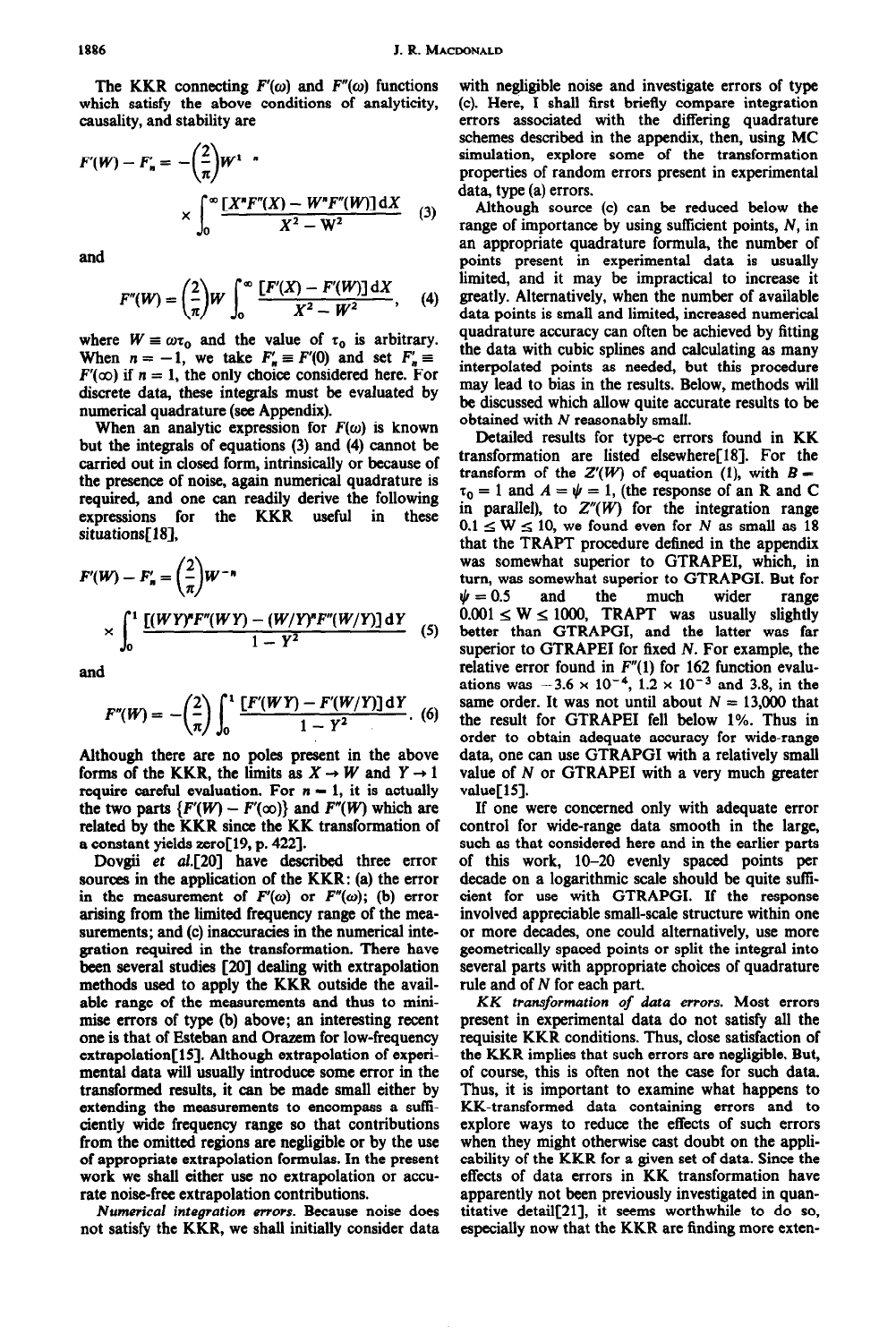sive use. I summarize here a few of the results of an extensive MC study nearing completion[18].

An analysis of the effects of errors in the original data (type-a) on the KKR requires a MC simulation study in which all other types of errors are minimixed. Extrapolation errors were made negligible here by dealing with an analytic function defined over the entire  $0 \le \omega \le \infty$  range (here results are only shown for the  $ZC$  function of equation (1) with  $\psi = 0.5$  and with the other specific values selected in the last section), and by using exact values of this function for extrapolation outside the limited part of the range where additive or proportional random errors were combined with the exact data, as in equation (2). Numerical quadrature errors were minimized by employing the TRAPT approach of the appendix applied to equations (5) and (6) and using a sufficiently large value of N.

The MC analysis involves K replications of the calculation of say  $Z'_{m}(W)$  [or  $Z''_{m}(W)$ ], each using N discrete values of  $Z_m^m(X_j)$  [or  $Z'_m(X_j)$ ] with different independent random erros for each value of  $j$  (see equation 2). The *K values* obtained for each transform define a distribution for the quantity calculated. One can thus calculate the SD and RSD of the quantity associated with its distribution. Initial numerical calculations led to the surprising but very useful result that such KK transformed SDs were independent of  $N$  for  $N$  large enough to make quadrature errors negligible; thus, the distributions defined by the K values of the transformed variable were stable for large K.

The above results suggested that an analytical study of the error effects might be possible and profitable. As shown in [18], it is indeed possible to estimate analytically the RK transformed output values of the SD and RSD, given the form of the input errors and assuming that the integration is ideal (no quadrature errors). Results for the two KK transforms for additive and proportional normally distributed random input errors are presented in Table 3. Surprisingly, we see that transformed SD's are exactly the same as the input ones in these ideal cases! But the output  $SD/\sigma$  and  $RSD/\sigma$  quantities can still show strong dependence on the dimensionless frequency variable  $W$ . Because of the necessity of using numerical integration for experimental data, however, results for the above quantities with finite and relatively small N values may differ from the ideal predictions[lS].

Because achieving adequate accuracy in the KK transforms is harder when  $\psi = 0.5$  in equation (1) than for the narrow-range response obtained with  $\psi = 1$ , only results for the former value are discussed

here, but many others appear in ref. [18]. Furthermore, results are presented here only for proportional data errors. In the MC simulations,  $N$  was usually taken large enough that bias was negligible in the transformed results. Therefore, there was no need to distinguish between such quantites as  $\langle Z'_m(W) \rangle$  and  $Z'_{ex}(W)$ .

After calculating output values of, for example,  $Z_m''$ from input values of  $Z'_m$ , it is useful to plot the three input curves  $Z'_{\text{ex}}(W)$  and  $Z'_{\text{ex}}(W)[1 \pm \sigma_r]$  and the three resultant curves  $Z''_{ex}(W)$  and  $Z''_{ex}(W)[1 \pm RSD]$ . Figure 1 shows such response over the region  $0.001 \leq W \leq 1000$  where the MC data contain small errors arising from the choice  $\sigma_r = 0.02$ . A value of N no larger than 200 was needed to achieve accurate results using TRAPT with equation (6), but a much larger value was required for the reverse transform[18]. The response shown in Fig. 1 is in excellent agreement with the predictions of Table 3 for the proportional-error case. At  $W = 0.001$ , the quantity  $RSD/\sigma$ , was found to be nearly 50, indicating extreme relative error amplification and uncertainty in  $Z''$  in the region where  $|Z''|$  is small. Many more results of the present kind appear elsewhere[18].

## *Reduction of impedance spectroscopy data errors by new transformation procedures*

*Background. Now* that we have had a brief look at the KK transformation properties of data errors, it is



Fig. 1. KK transform from discrete Z' data with proportional errors having a standard deviation of  $\sigma_r = 0.02$  to  $Z''$  results. For  $Z_{ex} = 1/[1 + (iW)^{1/2}]$ , input curves are  $Re[Z_{ex}(W)]$  (solid line) and  $Re[Z_{ex}(W)][1 \pm \sigma_r]$  (dashed lines), and output curves are  $-Im[Z_{ex}(W)]$  and  $-\text{Im}[Z_{\text{ex}}(W)][1 \pm \text{RSD}(W)],$  where  $W \equiv \omega r_0$  and  $\text{RSD}(W)$ values were calculated using Monte Carlo simulation involving TRAPT numerical quadrature.

Table 3. Ideal results for the KK transforms of data containing random errors drawn from a normal distribution with zero mean and a standard deviation (SD) of  $\sigma_r$ 

|                        |                                 |                                                      |                                                      | Output      |                                        |
|------------------------|---------------------------------|------------------------------------------------------|------------------------------------------------------|-------------|----------------------------------------|
| KK<br><b>Transform</b> | Error<br>type                   | Input                                                | Output                                               | $SD/\sigma$ | $RSD/\sigma$                           |
| $Im \rightarrow Re$    | <b>Additive</b><br>Proportional | $F''(W) \pm \sigma$ .<br>$F''(W) \pm \sigma, F''(W)$ | $F(W) \pm \sigma$ .<br>$F(W) \pm \sigma$ , $F''(W)$  | F''(W)      | $ F(W) ^{-1}$<br> F''(W)/F'(W)         |
| $Re \rightarrow Im$    | Additive<br>Proportional        | $F(W) \pm \sigma$<br>$F(W) \pm \sigma$ , $F(W)$      | $F''(W) \pm \sigma$<br>$F''(W) \pm \sigma$ . $F'(W)$ | F(W)        | $F''(W)$ <sup>-1</sup><br> F(W)/F''(W) |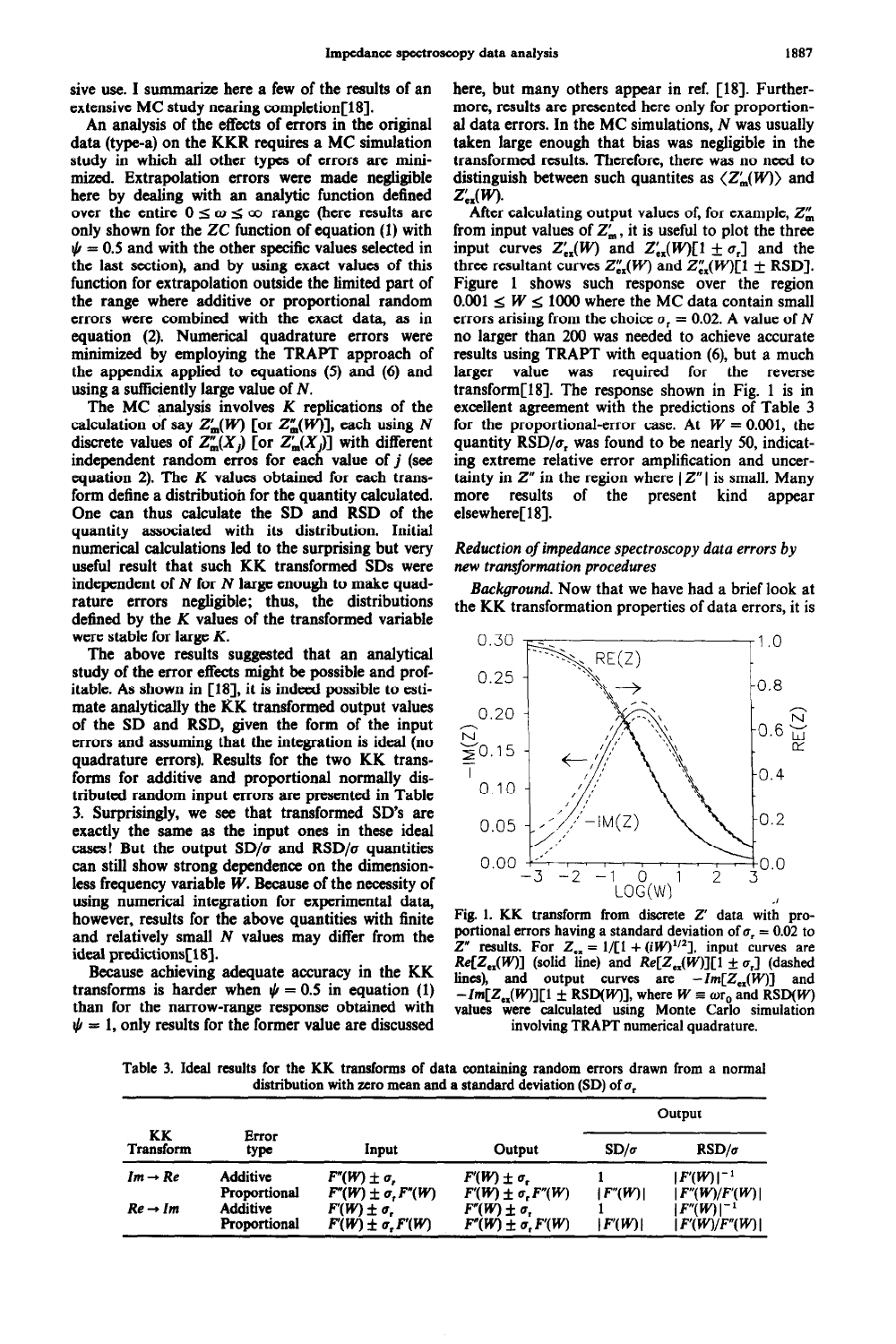time to ask how they can be reduced or eliminated. Here I describe a new transformation method which avoids the arbitrary element present in usual smoothing/filtering techniques and yet yields optimixed results. Its background is discussed in [18]. Alternatively, when one is confident that a good choice is available for a function or equivalent circuit with which to fit frequency-response data, CNLS fitting is the method of choice. But when this is not necessarily the case, much can be learned from KK and other transformations. The power of the present approach depends both on its explicit recognition of causality requirements and on smoothing associated with integration[18].

Let us assume that input data,  $F_m(\omega) \equiv F'_m(\omega)$  $+ iF_m^{\prime\prime}(\omega)$  or  $f_m(t)$  are available in either continuous or discrete form. These data may not fully obey the KK relations, may not be entirely causal, and may contain appreciable random noise. We wish to operate on the data in a way which will yield those parts which obey the KKR as closely as possible, which eliminates all or a great deal of the acausal component, and which removes most of the random noise. Such a process is described below and leads to the optimized results  $F_0(\omega) \equiv F_0'(\omega) + iF_0''(\omega)$  and  $f_0(t)$ .

Analysis. The four building blocks of the optimization algorithm, which is discussed in more detail and depth elsewhere[18], are as simple as ABC and are

$$
\begin{aligned} (\mathscr{A}) \quad f_0(t) &= (1/\pi) \int_0^\infty Re(F_m(x) \, \exp(ixt)) \, \mathrm{d}x \\ &= (1/\pi) \{ \mathscr{F}_c[F'_m(\omega)] - \mathscr{F}_s[F''_m(\omega)] \}, \end{aligned} \tag{7}
$$

$$
\begin{aligned} \textbf{(3)} \quad F_0(\omega) &= \int_0^\infty f_0(t) \, \exp(-i\omega t) \, \mathrm{d}x \\ &= \mathcal{F}_c[f_0(t)] - i\mathcal{F}_s[f_0(t)], \end{aligned} \tag{8}
$$

$$
\begin{aligned} \text{(}\mathscr{C}\text{)} \quad F_0(\omega) &= \int_0^\infty f_m(t) \, \exp(-i\omega t) \, \mathrm{d}t \\ &= \mathscr{F}_0[f_m(t)] - i\mathscr{F}_s[f_m(t)], \end{aligned} \tag{9}
$$

and

$$
\begin{aligned} \text{(2)} \quad f_0(t) &= (1/\pi) \int_0^\infty Re(F_0(x) \exp(ixt) \, \mathrm{d}x \\ &= (1/\pi) \{ \mathcal{F}_e[F_0(\omega)] - \mathcal{F}_s[F_0(\omega)] \}, \end{aligned} \tag{10}
$$

where the right sides show how the relations may be expressed in terms of the sine and cosine integral transforms,  $\mathcal{F}_1$  and  $\mathcal{F}_6$ [19]. These  $\mathcal{A}, \mathcal{B}, \mathcal{C}$  and  $\mathcal{D}$ relations, applied in various orders, allow one to carry out all needed transformations of given data to an optimized form. Thus of transforms frequency response data to optimized time domain response, while  $\mathscr C$  transforms time domain data to optimized frequency-domain response.

The sequences  $\mathcal{A}\mathcal{B}$  and  $\mathcal{C}\mathcal{D}$ , respectively, optimize complex frequency-response data and transientresponse data. There are some situations where optimization is improved on iteration, such as  $\mathcal{A}\mathcal{A}\mathcal{D}\mathcal{A}\mathcal{D}\mathcal{A}\dots$  or  $\mathcal{C}\mathcal{D}\mathcal{A}\mathcal{D}\mathcal{A}\mathcal{D}\dots$  The present relations are not equivalent to the usual exponential Fourier transforms used to pass from the frequency domain to the time domain and *vice versa.* Such transforms provide no optimization; thus, for example, an exponential-Fourier frequency  $\rightarrow$  $time \rightarrow frequency$  transformation sequence yields an unoptimized output identical to the input. Minor changes in the  $\mathcal A$  algorithm allow one to start with either  $F_{\rm m}'(\omega)$  or  $F_{\rm m}''(\omega)$  and obtain the optimized results  $F_0(\omega)$  and  $F_0'(\omega)$ , yielding an optimized form of the KKR. Also because of the discontinuity in a causal  $f(t)$  between  $t = 0 - \text{ and } t = 0 + \text{, in discrete-}$ data calculations minor corrections to  $f_0(t)$  help to reduce small Gibbs-phenomenon oscillations[18].

*Discussion of optimization results.* Consider exact frequency response data of the form  $F_{ex}(\omega) = R/(1$  $+ i\omega\tau_0$   $\rightarrow$   $(1 + iW)^{-1}$ , whose exact transient response is  $f_{ex}(t) = (R/\tau_0) \exp(-t/\tau_0) \rightarrow \exp(-T)$ , where we take  $R = 1$ ,  $\tau_0 = 1$  as before, and set  $T =$  $t/\tau_0$ . We shall be concerned with discrete  $F_m(W_j) =$  $Z(W_j)$  and  $f_m(T_j)$  data constructed from  $F_{ex}$  and  $f_{ex}$ with added errors of various kinds. Then the  $\mathcal A$  to  $\mathcal D$ integrals must be carried out by numerical quadrature. In the following, I have used either GTRAPEI or GTRAPGI. Note that, unlike the usual discrete Fourier transform situation[22], it is not necessary to use the same number of points for time and frequency transform calculations. In fact, given  $N$  measured points for  $F_m$ , for example, one should calculate as many values of  $f_0$ , say M, using  $\mathcal A$ , as needed to allow accurate numerical integration in  $\mathcal{B}$ , possibly a considerably larger or even smaller number than N.

Figure 2 shows complex-plane  $\mathscr{A}\mathscr{B}$  optimization results when an acausal damped exponential is added to the exact data. For this analysis, N was 1024 and the minimum and maximum values of W were  $0$  and  $50\pi$ , so no extrapolation was needed. Very similar results were obtained using only 128 points with  $W_{\text{max}} = 4\pi$  and high-frequency extrapolation for larger W. The method of plotting employed in Fig. 2 and in subsequent figures allows one to see not only how well the shape of the optimized result curve,  $Z_0(W_i)$ , approximates that of the  $Z_{ex}$  part of the data, but also how well the frequency response agrees. If the solid points fall exactly in the middle of the exact square-box points, optimization



Fig. 2. Complex plane plots of the optimizing transform of single-time-constant input data with acausal systematic **error:**  $Z = Z_m = [1 + iW]^{-1} + \epsilon \exp[(\pi - \epsilon)E_{m} + \epsilon)]$  $+iW$ ], with  $\epsilon = 0.2$ ,  $W = \omega \tau_0$ , and the numerical value of  $\tau_0$  taken to be unity. The calculations were carried out with  $N = 1024$  and the squares are centered at exact data **values. In this and subsequent figures, lines between the discrete points have been included only to guide the eye.**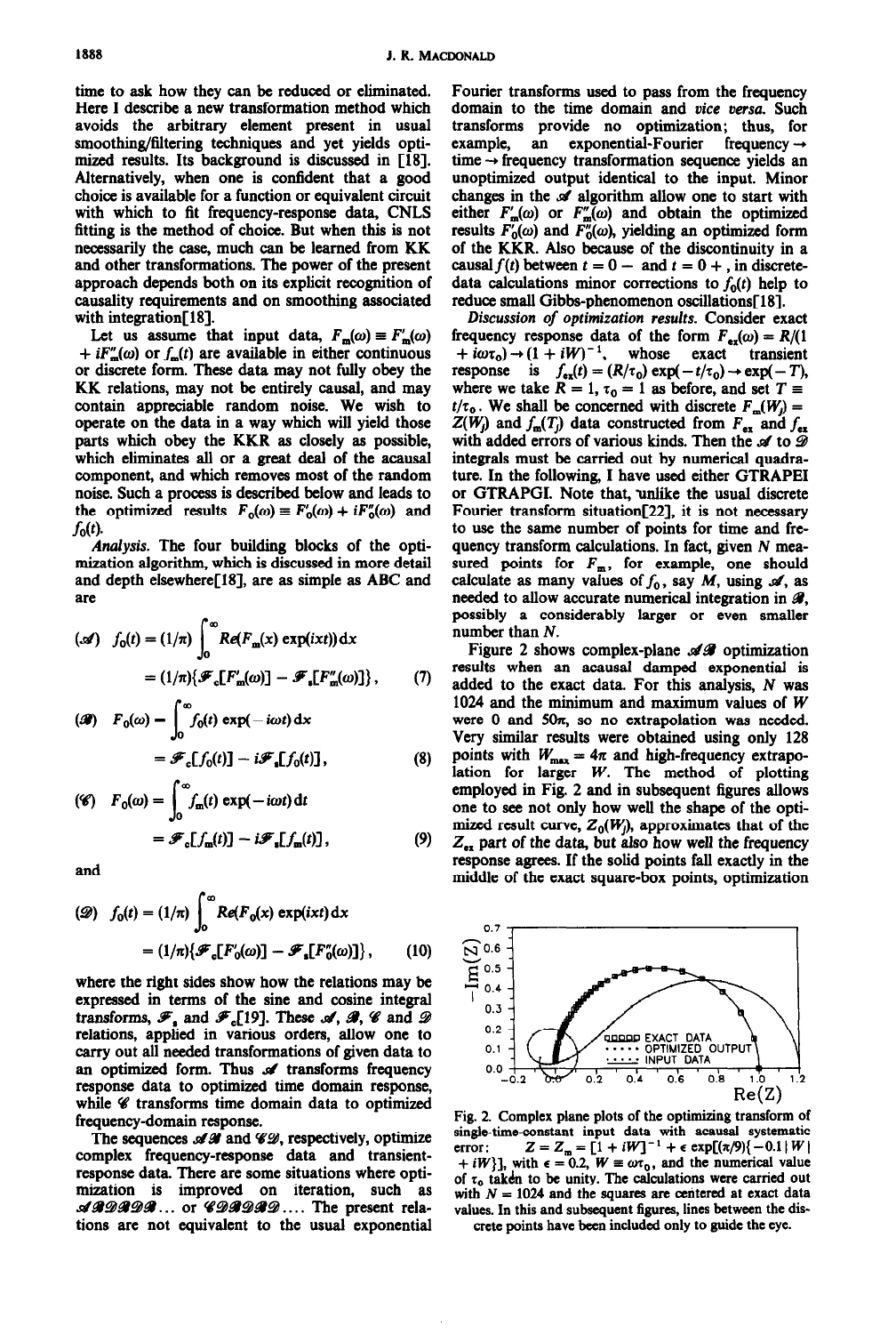is perfect. Here, we see that it is exceptionally good over the full frequency range shown and that the part of the input data which does not satisfy the KKR has been eliminated.

Figure 3a presents input data with proportional random errors for the real and imaginary parts drawn from independent normal distributions with zero means and with standard deviations,  $\sigma_r$ , of 0.1, appreciably larger than usual experimental errors. Results of the  $\mathcal A$  transformation of these  $N = 128$ data points appear in Fig. 3b and demonstrate much smoothing. The unimportant deviations from the exact response at large *T* approach zero as N increases and/or  $\sigma_r$  decreases toward zero. Finally, Fig. 3c shows the results of the  $\mathcal X$  transformation using  $M = 351$ ; for clarity not all optimized points are included. Although the optimized  $Z(W)$  values are not perfect, they clearly agree far closer with the exact response than do the input values. Thus, the signal-to-noise factor has been greatly increased by the optimization. Accurate extrapolation was used here for  $W > 4\pi$ . Even better results are obtained with larger N values. With  $\sigma = 0.1$  and additive rather than proportional errors present, much larger input errors are present in the high-frequency region, and optimization error reduction is large but not so close to perfection in this region. With error-free input data, the  $f_0(T)$  and  $Z_0(W)$  optimized outputs are indistinguishable from  $f_{ex}(T)$  and  $Z_{ex}(W)$ , respec-



Fig. 3. Results of  $\mathscr{A}\mathscr{A}$  optimization of  $Z = [1 + \text{Fig. 4.}$  Results of  $\mathscr{C}\mathscr{D}$  optimization of the noisy time  $iW$ ]<sup>-1</sup>[1 + random noise with zero mean and  $\sigma_r = 0.1$ ]. response  $f(T) = \exp(-T)[1 + \text{random noise with zero}]$  $i\tilde{W}^{-1}[1 + \text{random noise with zero mean and } \sigma_r = 0.1]$ . response  $f(T) = \exp(-T)[1 + \text{random noise with zero}$ <br>Part (a) is a complex plane plot of the noisy input data; mean and  $\sigma_r = 0.1$ , where  $T = t/\tau_0$ . Part (a) shows the part (b) shows the corresponding optimized time response with  $T = t/\tau_0$ ; and part (c) presents the final optimized fre- mized frequency response; and part (c) presents the final

tively, when N is sufficiently large [ie  $\geq 100$  for  $f_0(T)$ here and even less for  $Z_0(W)$ ].

Figure 4 shows  $\mathscr{CD}$  time  $\rightarrow$  frequency  $\rightarrow$  time optimization results starting with  $M = 351$  random errors with  $\sigma_r = 0.1$ . These errors are added proportionately to the exact response,  $f(T) = \exp(-T)$ , where  $T \equiv t/\tau_0$  and  $\tau_0 = 1$  s as usual. No *T* extrapolation was needed here. Although the input noise does not appear large, this is because it is plotted on a logarithmic scale. The exact time domain response, and this response with noise, are presented in Fig. 4a, and the resulting optimized frequency response with  $N = 512$  appears in 4b. Finally, the results of Fig. 4c show that the original transient-response noise is almost entirely eliminated from the optimized response. But, unlike  $\mathscr{A}\mathscr{B}$  optimization, we start with causal data here; thus there is no causal filtering and that apparent for  $f_0$  is a filtering effect primarily associated with the finite value of  $W_{\text{max}}$ used. Here  $W_{\text{min}} = 0.03\pi$  and  $W_{\text{max}} = 4\pi$ . When  $W_{\text{max}}$ remains at this value but no extrapolation is used for larger *W*, the resulting  $f_0(T)$  curve is smooth but contains appreciable oscillations which increase with increasing *T.* On the other hand, when there is again no large-W extrapolation but  $W_{\text{max}}$  is increased to 25 $\pi$  or more,  $f_0$  is nearly indistinguishable from  $f_m$ . In all of these situations, however,  $F<sub>0</sub>$  remains close to  $F_{ex}$ , as in Fig. 4b, and becomes closer and closer to  $F_{ex}$  as M increases.

Since the KK relations with  $n = 1$  apply to the combination  $Z'(\omega) - Z'(\infty)$ , rather than to just



mean and  $\sigma_r = 0.1$ ], where  $T \equiv t/\tau_0$ . Part (a) shows the noisy input data points; (b) shows the corresponding optiquency response. **optimized transient response.**